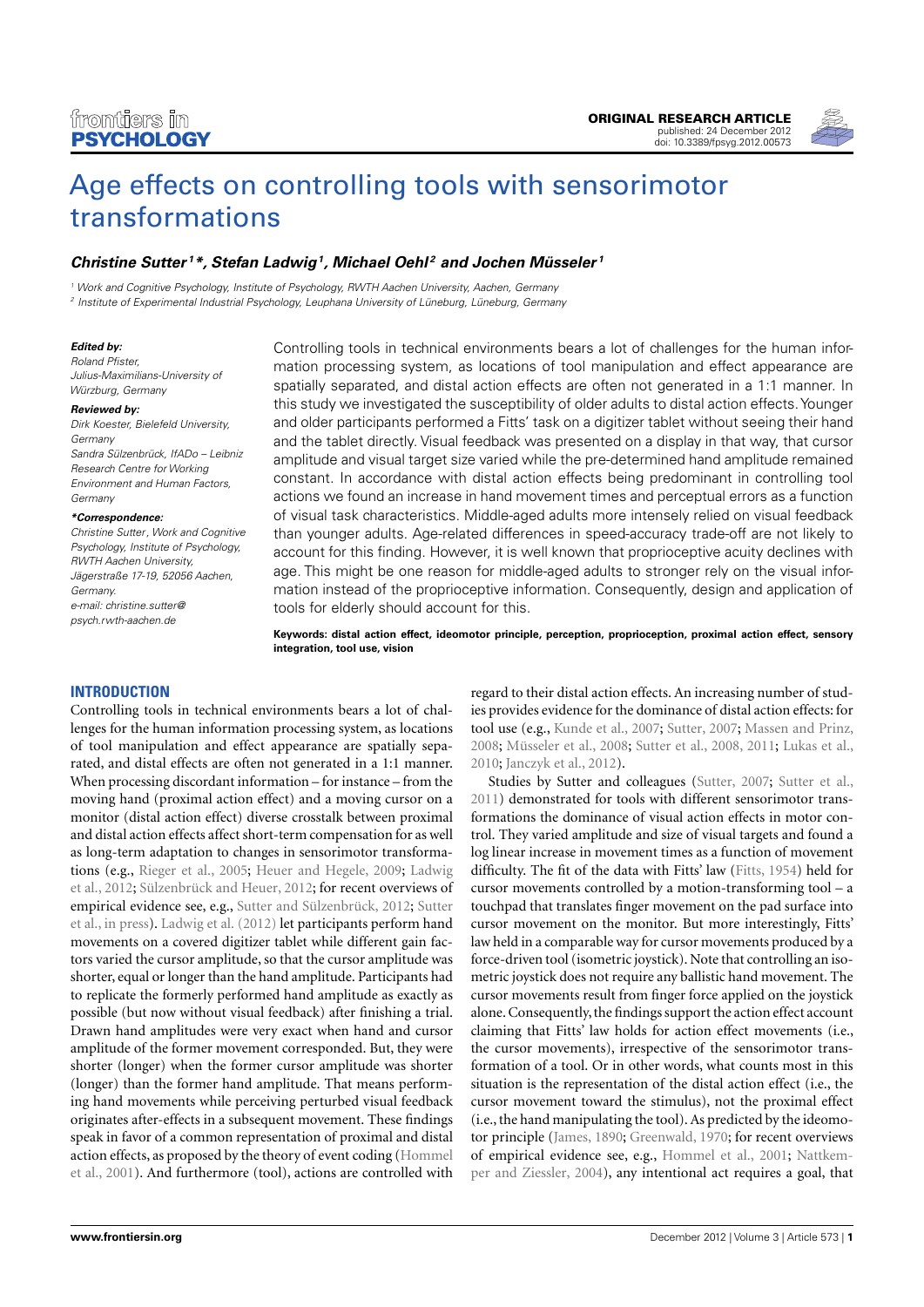is, some anticipatory representation of the intended action effect. The anticipation of these action effects may fulfill a generative function in motor control: actors select, initiate, and execute a movement by activating the anticipatory codes of the movement's effects. These may be representations of body-related effects, like the proprioceptive/tactile feedback from the moving hand manipulating a tool (proximal effects). However, the intended action effects when using a tool are the movements of the effective part of the tool displayed on the monitor (distal effects). If both, proximal and distal action effects were equally important for controlling tool actions then any discrepancy between them would be a constant source of interference. The human information processing system apparently solves this conflict by favoring the distal action effects – as has been supported by an increasing body of research – while the proximal action effects are attenuated (e.g., [Fourneret](#page-6-3) [and Jeannerod,](#page-6-3) [1998;](#page-6-3) [Knoblich and Kircher,](#page-7-16) [2004;](#page-7-16) [Müsseler and](#page-7-17) [Sutter,](#page-7-17) [2009;](#page-7-17) [Wang et al.,](#page-7-18) [2012\)](#page-7-18). And it seems, that with increasing age distal action effects become even more influential in perception and action. This demonstrated a recent study by [Wang et al.](#page-7-18) [\(2012\)](#page-7-18): younger and older adults sat in front of a robot-arm and placed their dominant hand on a handle attached to the tip of the robot-arm. The hand of participants and the robot-arm were covered from view. The robot produced one of six pre-defined trajectories in the shape of an acute ( $\gamma = 45^{\circ}$  or  $63^{\circ}$  or  $81^{\circ}$ ) or an obtuse triangle ( $\gamma = 99^{\circ}$  or 117° or 135°). All triangles were isosceles and had a constant horizontal base of 26 cm. Participants were instructed to follow the movement of the robot-arm with their hand on the handle and to monitor their hand movement very carefully. During the movement participants received no feedback (condition 1) or perturbed visual feedback on a display (condition 2). In the latter condition the cursor produced a static equilateral right-angled triangle with a horizontal base of 26 cm. The cursor movement was synchronized with the robot-arm's movement. After the completion of the movement participants were asked to evaluate the shape of their hand trajectory (acute or obtuse) by giving a verbal response. The results showed that participants were more uncertain about the shape of their hand trajectory when perturbed visual feedback was presented than when no feedback was present. This effect was more pronounced in older adults than in younger. The authors conclude that perturbed visual feedback attenuates the perception of hand movements and that older adults are more susceptible to distal action effects than younger adults.

When looking at developmental changes in motor behavior several studies demonstrate an increase of the amount of visual control in goal-directed aiming for the elderly: for instance, [Pratt](#page-7-19) [et al.](#page-7-19) [\(1994\)](#page-7-19) investigated the impact of practice on movement kinematics of younger and older adults in a rapid aiming task. Participants manipulated a handle to perform aiming movements with a cursor on a display. Target amplitude and target size were always the same. The amount of practice varied between 100 trials (exp. 1) and 200 trials (exp. 2). For younger adults they found a modification in movement kinematics as a function of practice (exp. 1): the amount of visually controlled fine adjustments decreased (distance and time of secondary submovement decreased), so that movements became more pre-programmed (distance and time of primary submovement increased). These changes in movement kinematics represent an optimization in

motor control according to [Meyer et al.,](#page-7-20) [1988;](#page-7-20) for an overview of empirical evidence see [Elliott et al.,](#page-6-4) [2001\)](#page-6-4). Older participants did not adjust their motor behavior in such a way and remained controlling movements mostly visually. Even an extension of the practice phase (exp. 2) did not show any further adjustments of motor behavior.

[Seidler-Dobrin and Stelmach](#page-7-21) [\(1998\)](#page-7-21) varied the amount of visual feedback (movement execution with vs. without visual feedback) and investigated its impact on movement kinematics. Younger and older participant manipulated a lever to perform constant aiming movements with a cursor on a display. In the first and third block (40 trials each) visual feedback of the cursor movement was omitted in 10 of the trials after movement onset. The second block was the practice block (100 trials) in which visual feedback was constantly available.When visual feedback was omitted in the pre-practice block (first block), the distance of the primary submovement decreased (and consequently the distance of the secondary submovement increased) and endpoint accuracy decreased for both age groups. In the post-practice block (third block) young participants had been able to optimize movement control in the practice block – so that the primary submovement generally lengthened, independently of whether the visual feedback was present or not. In contrast, movement control in older participant did not benefit from practice with visual feedback, but remained the same and continued to highly depend on visual feedback.

In this context the present paper aims to explore age-related changes in distal action effect control. Participants were seated in front of a display and a digitizer tablet. A cover screened the tablet and the participant's hand, so that participants received proprioceptive/tactile feedback from their moving hand without seeing the hand itself. We presented two horizontally arranged target boxes on the display and asked participants to move the cursor (via pen on the digitizer tablet) several times per trial back and forth between the boxes. We varied the relationship between hand amplitude and cursor amplitude by introducing different gain factors (1:1.22; 1:2.44; 1:4.88), and we varied visual target size. Consequently, the pre-defined hand amplitude remained constant within a block, and the cursor amplitude and the visual target size randomly varied from trial to trial. After the completion of a trial, participants were asked to evaluate the length of their hand amplitude. The experimenter recorded the verbal response, after that the next trial appeared. In line with the previously mentioned studies [\(Pratt et al.,](#page-7-19) [1994;](#page-7-19) [Seidler-Dobrin and Stelmach,](#page-7-21) [1998\)](#page-7-21) we held the pre-defined hand amplitude constant, so that participants were asked to produce the very same hand movement throughout a block. Yet, the perturbation of the visual feedback by introducing different gain factors led to varying cursor amplitudes and visual target sizes. This procedure is not trivial, since although there are a number of studies using Fitts' law to evaluate human-computer interaction (e.g., [MacKenzie,](#page-7-22) [1992;](#page-7-22) [Armbrüster et al.,](#page-6-5) [2004;](#page-6-5) [Sutter,](#page-7-7) [2007\)](#page-7-7), previous studies often varied both hand movements and cursor movements with regard to amplitude and target size.

To disentangle action effects, we varied only distal action effects and kept the proximal action effects constant (cf. [Rieger et al.,](#page-7-0) [2005\)](#page-7-0). The ideomotor principle [\(James,](#page-7-14) [1890;](#page-7-14) [Greenwald,](#page-6-2) [1970\)](#page-6-2) holds that any intentional action is controlled by anticipatory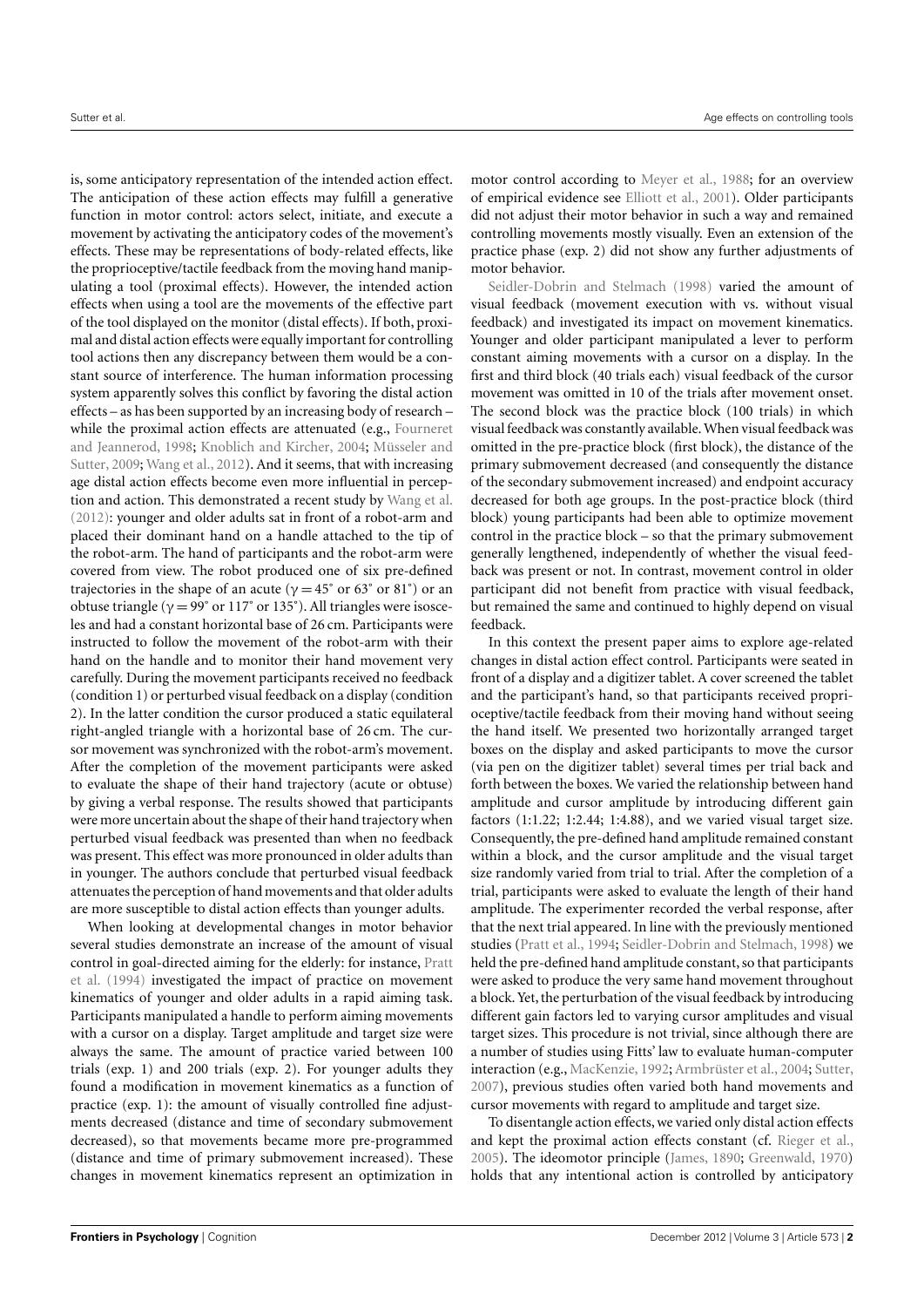representations of the intended action's effect. These anticipations may be directed toward the goal of the hand's actions: if intended body-related effects control tool actions then movement times should remain constant, as the pre-defined hand amplitude remains constant within a block. However, and more likely as an increasing number of studies demonstrates, actors represent (tool) actions in terms of their intended distal action effects. In the present study, these are the effects of the cursor's movements on the display. Thus, we hypothesize that if task difficulty of cursor movements varies in terms of cursor amplitude and visual target size [\(Fitts,](#page-6-1) [1954](#page-6-1) law) then hand movement times should increase as a function of task difficulty. We predict an increase of hand movement times with increasing cursor amplitude and decreasing visual target size, even though the pre-determined hand amplitude remains constant. This effect was recently found in our lab for a young population [\(Sutter et al.,](#page-7-11) [2011,](#page-7-11) exp. 2), and should be replicated in this study.

Furthermore, the theory of event coding [\(Hommel et al.,](#page-7-5) [2001\)](#page-7-5) proposes a common representation of proximal and distal action effects, i.e., the event code. Consequently, both action effects may interact in action control and action perception: for instance, it has been found that if proximal and distal action effects do not correspond distal action effects predominated action control while proximal action effect were attenuated (e.g., [Fourneret](#page-6-3) [and Jeannerod,](#page-6-3) [1998;](#page-6-3) [Knoblich and Kircher,](#page-7-16) [2004;](#page-7-16) [Müsseler and](#page-7-17) [Sutter,](#page-7-17) [2009;](#page-7-17) [Wang et al.,](#page-7-18) [2012\)](#page-7-18). More important, there is also some crosstalk between proximal and distal action effects affecting action perception (e.g., [Ladwig et al.,](#page-7-1) [2012\)](#page-7-1). Participants performed a discrete aiming movement and received perturbed visual feedback on the display. When asked to replicate the formerly performed hand amplitude (now without visual feedback), replicated amplitudes were longer (shorter) when the formerly seen cursor amplitude was longer (shorter) than the formerly performed hand amplitude. In the present study we asked participants to judge their hand amplitude by giving a verbal response instead of a motor response. In line with the findings of crosstalk between proximal and distal action effects we hypothesize that if distal action effects are predominant and therefore superpose proximal action effects then amplitude judgments of one's own hand movements should be more affected by (varying) cursor amplitudes than by (constant) hand amplitudes. We predict an increase in amplitude judgments of one's own hand movements with increasing cursor amplitude, although the pre-determined hand amplitude remains constant.

Finally, the present study investigated younger and middle-aged adults and expects age-related changes in distal action effect control. The optimized submovement model [\(Meyer et al.,](#page-7-20) [1988\)](#page-7-20) defines optimization of motor control when motor execution shifts over time on task from being more visually controlled to being more pre-programmed. Evidence has been presented above that older adults do not optimize movement execution in the same way as younger adults (e.g., [Pratt et al.,](#page-7-19) [1994;](#page-7-19) [Seidler-](#page-7-21)[Dobrin and Stelmach,](#page-7-21) [1998\)](#page-7-21). Thus, while the amount of preprogramming increased in motor control of younger adults, older adults remained controlling movements visually. In line with these findings we hypothesize that middle-aged adults rely more on visual feedback than younger adults, and therefore the impact

of distal action effects should more intensively unfold on hand movement times and judgments of hand amplitude of middleaged participants than on the younger adults.We predict a stronger increase of hand movement times with increasing cursor amplitude and decreasing visual target size for middle-aged adults than for younger adults. For judgments of hand amplitude we also predict an interaction between age and cursor amplitude: for middle-aged adults we predict a stronger increase in amplitude judgments with increasing cursor amplitude than for younger adults.

# **MATERIALS AND METHODS**

## **PARTICIPANTS**

Fifteen students from the RWTH Aachen University (seven female, 17–34 years of age, mean age 24 years) participated for pay or course credit. Another 15 adults (eight female, 55–67 years of age, mean age 59 years) followed a call in a local newspaper and participated for pay. Thirteen of fifteen younger adults were graduate students, one participant was a high school-student and one participant had a profession based on an apprenticeship. Thirteen of fifteen middle-aged participants had professions based on a university degree (equivalent to a master degree), two of them had professions based on an apprenticeship. All participants reported to use a computer and a computer mouse daily (younger adults:  $M = 2.7$  h/days;  $SD = 2.2$ ; middle-aged adults: 1.4 h/days; SD = 1.4;  $F(1, 25) = 3.12$ ;  $p = 0.089$ ;  $\eta^2 = 0.11$ ). All participants had normal or corrected-to-normal vision.

## **APPARATUS, TASK, AND STIMULI**

Participants sat in front of a digitizer tablet (WACOM Intuos2 A3) that was operated with a pen (WACOM Intuos2 Grip Pen). Experimental tasks were presented on a 17" CRT display (EIZO F563-T) with a  $1024 \times 768$  resolution. A cover screened the digitizer tablet and the moving hand from the view. On top of the cover a measuring tape was fixated. Participants were only able to see the display on which the cross-hair cursor (length  $0.8 \text{ cm} \times 0.8 \text{ cm}$ ) and the target boxes were presented. The task involved moving the cursor back and forth between two horizontally arranged target boxes. Each trial lasted until 25 error-free movements occurred. This task design was adapted from [Rieger et al.](#page-7-0) [\(2005\)](#page-7-0). After finishing a trial participants were asked to estimate the average hand amplitude of the successful 25 movements.

The movement distance of the hand (hand amplitude) was the same for all trials within a block (20, 40, or 60 mm). Within each block movement distance of the cursor (cursor amplitude) varied as a result of gain factor [1.22 (low gain), 2.44 (middle gain), and 4.88 (high gain)]: the cursor amplitude was 24 (low gain), 48 (middle gain), and 97 mm (high gain) within the 20-mm block, 48, 97, and 195 mm within the 40-mm block, and 73, 146, and 292 mm within the 60-mm block. Additionally, within each block the target sizes varied randomly with 5, 10, 20, and 40 mm. The combination of 24-mm cursor amplitude and 40-mm target size in the 20-mm block was skipped from the procedure, as overlapping target boxes resulted.

## **PROCEDURE AND DESIGN**

Participants were instructed to continuously move the cursor back and forth between the two target boxes. As soon as they reached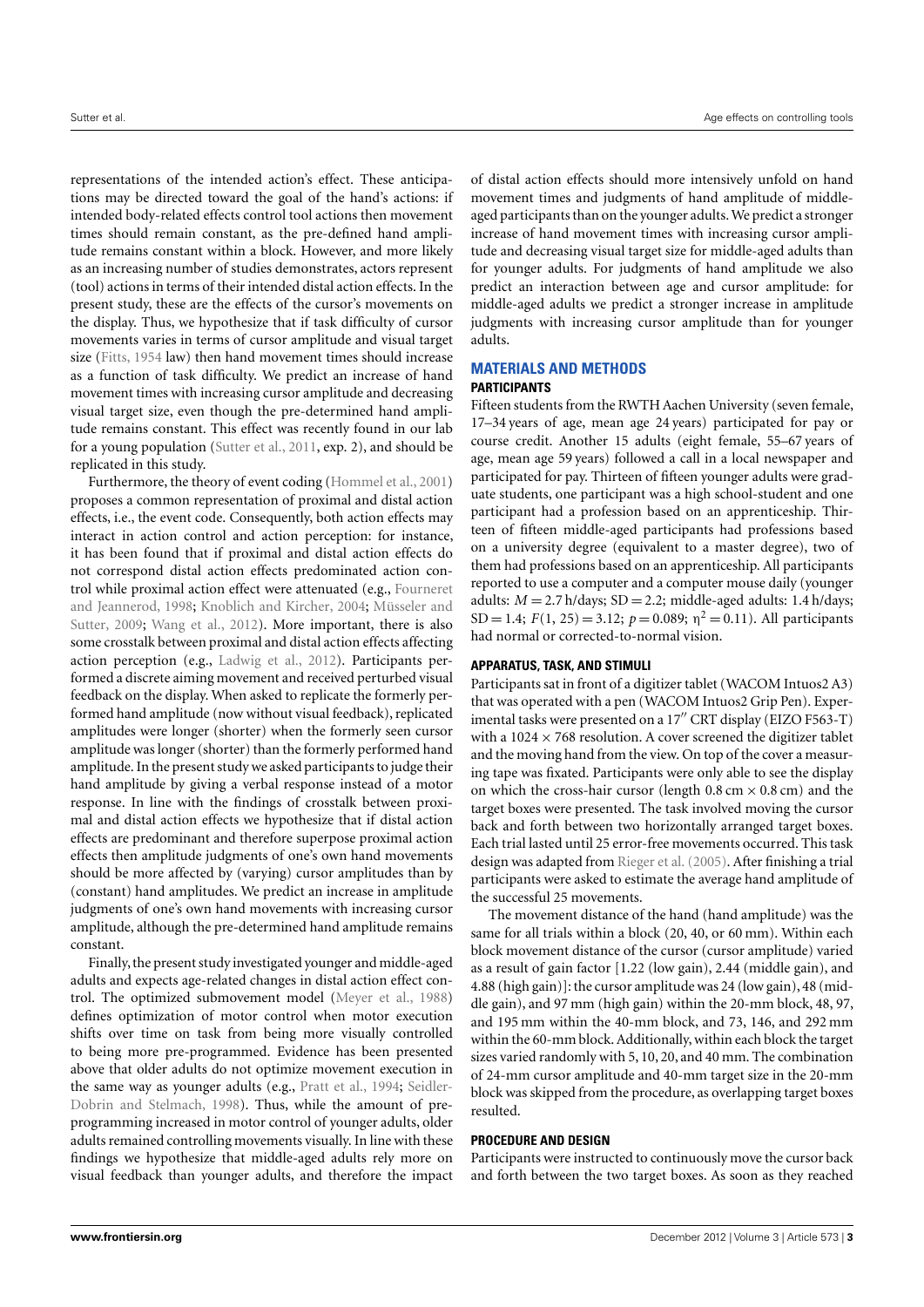one target box the movement direction should be reversed without pausing in the target box. The instruction stressed the need to move continuously, and to move as fast and turn as accurately as possible. When 25 error-free movements were performed the screen turned blank. Participants then made a verbal judgment about the average length of their hand amplitude on the tablet (in cm), which was recorded by the experimenter.

The participants worked throughout the three blocks of hand amplitudes. The order of blocks was counterbalanced across participants. Within a block, cursor amplitude and visual target size were randomly varied. Each block consisted of 11 amplitude/size combinations (20-mm block) or 12 amplitude/size combinations (40- and 60-mm block) with 25 repetitions and additional  $3 \times 25$ training trials in advance of the experimental trials. In total, the experiment lasted about 45 min.

#### **RESULTS**

For each block of hand amplitude data were separately analyzed. The *mean deviation* between the pre-determined hand amplitude and the estimated hand amplitude was analyzed with ANOVAs with the within-subject factors gain (low, middle, and high) and the between-subject factor age (young and middle-aged). Due to technical failure the verbal judgments of one middle-aged participant were not recorded. The *mean movement time* (the interval between a target-to-target movement, averaged across a successful 25 movement cycle) was calculated for error-free trials and analyzed with ANOVAs with the within-subject factors gain (low, middle, and high) and target size (5, 10, 20, and 40 mm), and the between-subject factor age (young and middle-aged). *Mean* e*rror rates* were calculated on the number of trials, where the reversal point of movement was outside the target box (averaged across a successful 25 movement cycle). A reversal point between start box and target box represents an undershoot, a reversal point behind the target box represents an overshoot. Before further analysis error rates were arc sin transformed. Then, data were analyzed with ANOVAs with the within-subject factors gain (low, middle, and high) and target size (5, 10, 20, and 40 mm), and the between-subject factor age (young and middle-aged). Additionally, for error trials we calculated the mean deviation between the pre-determined hand amplitude and the actual hand amplitude (=over-/undershoot). *Mean over-/undershoots* were analyzed with ANOVAs with the within-subject factors gain (low, middle, and high) and the between-subject factor age (young and middle-aged).

## **MEAN DEVIATION OF JUDGMENTS**

[Figure 1](#page-3-0) depicts the results for the mean deviations of judgments.

For all hand amplitudes the analyses revealed a significant main effect for the factor age  $[20 \text{ mm} : F(1, 27) = 4.10;$  $p = 0.053; \eta^2 = 0.13; 40 \text{ mm}$ :  $F(1, 27) = 6.83; p = 0.014; \eta^2 = 0.20$ and 60 mm:  $F(1, 27) = 4.77$ ;  $p = 0.038$ ;  $\eta^2 = 0.15$ ]. The factor gain reached significance for the 40 mm and 60 mm amplitude, while for the 20 mm amplitude a corresponding trend was observed [20 mm:  $F(2, 54) = 2.81$ ;  $p = 0.69$ ;  $\eta^2 = 0.09$ ; 40 mm:  $F(2, 54) = 11.21$ ;  $p < 0.001$ ;  $\eta^2 = 0.29$ ; 60 mm:  $F(2, 54) = 7.46$ ;  $p = 0.001$ ;  $\eta^2 = 0.22$ ]. Furthermore, the factors age and gain interacted significantlyfor the 40 mm amplitude, a corresponding trend was observed for the 60 mm amplitude [20 mm:  $p = 0.364$ ; 40 mm:  $F(2, 54) = 3.63; p = 0.033; \eta^2 = 0.12; 60 \text{ mm}: F(2, 54) = 2.44;$  $p = 0.097; \eta^2 = 0.08$ .

Across amplitudes middle-aged adults generally overestimated hand amplitudes stronger than younger adults (20 mm: 4.0 vs. 2.3 cm; 40 mm: 5.3 vs. 2.9 cm; and 60 mm: 6.4 vs. 3.7 cm). Concerning the impact of distal action effects results showed that although the pre-defined hand amplitude remained constant judgments increased as a function of gain (40 mm: by 2.4 cm and 60 mm: by 3.2 cm).

*Post hoc* tests with Bonferroni adjustments were carried out on judgments of younger and middle-aged adults separately. All judgments significantly deviated from zero (*p*s < 0.05). Considering the interaction between age and gain (40 mm hand amplitude) *post hoc* tests confirmed an increase in judgments as a function of gain for middle-aged adults ( $p < 0.05$ ), but not for younger adults. Consequently, distal action effects  $-$  in terms of gain  $-$  mainly affected judgments of middle-aged adults (40 mm amplitude).

### **MEAN MOVEMENT TIME**

Mean movement times as a function of age and gain are depicted in **[Figure 2](#page-4-0)**. For all hand amplitudes analyses showed a significant main effect for the factor gain  $[20 \text{ mm} : F(2, 56) = 43.97; p < 0.001;$  $\eta^2 = 0.61; 40$  mm:  $F(2, 56) = 31.68; p < 0.001; \eta^2 = 0.53; 60$  mm: *F*(2, 56) = 38.42; *p* < 0.001;  $\eta^2$  = 0.58]. The main effect of the

<span id="page-3-0"></span>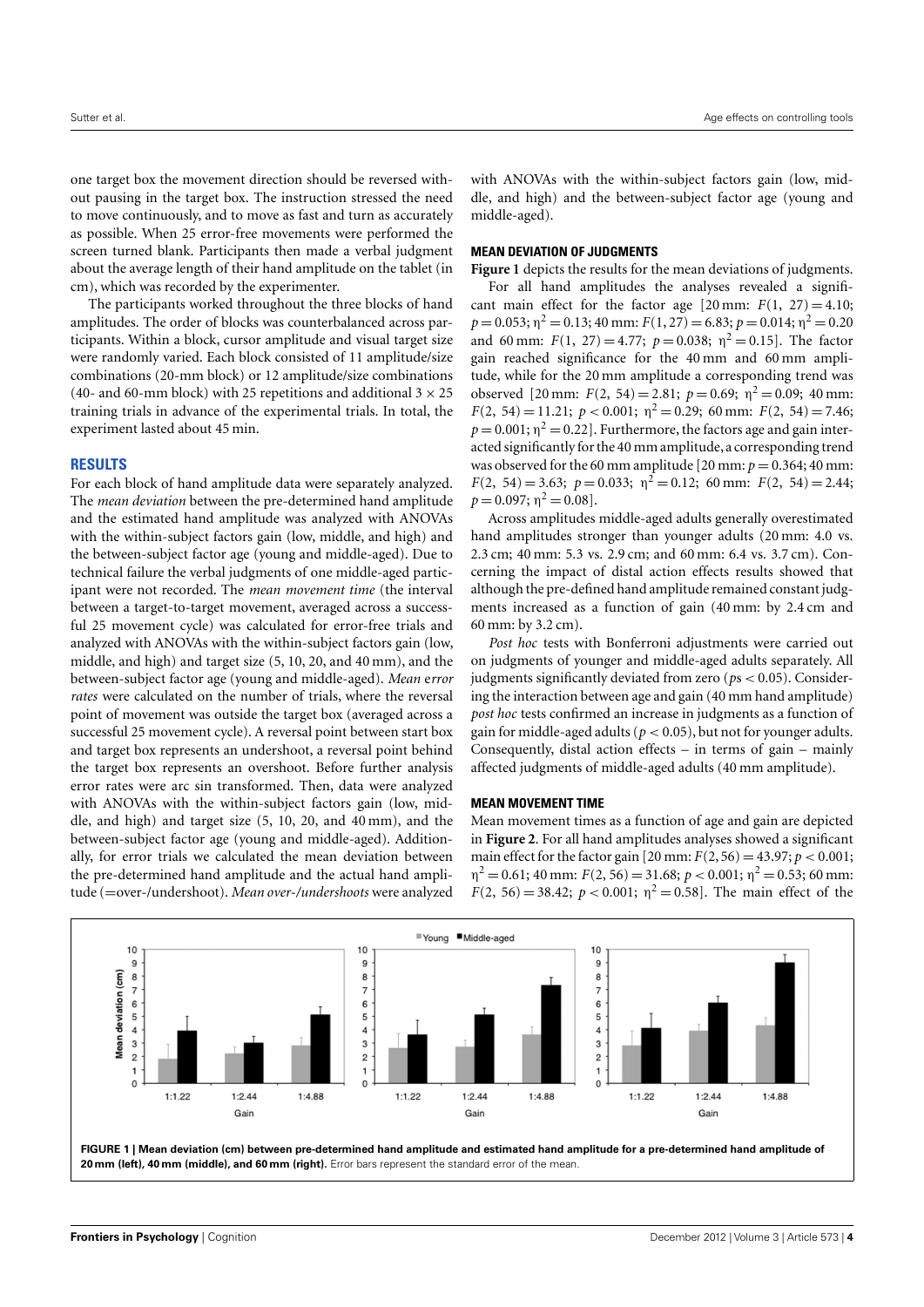factor age was significant for the 60 mm hand amplitude only [*F*  $(1, 28) = 4.03; p = 0.054; \eta^2 = 0.13$ . Analyses further revealed significant interactions between the factors age and gain for the 40 and 60 mm hand amplitudes [40 mm:  $F(2, 56) = 4.0$ ;  $p = 0.024$ ;  $\eta^2 = 0.13$ ; 60 mm:  $F(2, 56) = 6.51$ ;  $p = 0.003$ ;  $\eta^2 = 0.19$ ] and a corresponding trend for the 20 mm hand amplitude [20 mm: *F*(2,  $56$ ) = 2.73:  $p = 0.074$ ;  $\eta^2 = 0.09$ ].

As depicted in **[Figure 2](#page-4-0)** movement times generally increased with a high gain compared to the low and middle gain. This is insofar remarkable, because hand movement times arising from constant hand amplitudes rose as a result of the increasing cursor amplitude. For longer hand amplitudes (40–60 mm) the impact of gain stronger affected middle-aged adults than younger adults.

The factor target size revealed significant main effects across all hand amplitudes [20 mm:  $F(3, 84) = 113.70; p < 0.001; \eta^2 = 0.80;$ 40 mm:  $F(3, 84) = 97.47$ ;  $p < 0.001$ ;  $\eta^2 = 0.78$ ; 60 mm:  $F(3, 84) = 97.47$ ;  $p < 0.001$ ;  $\eta^2 = 0.78$ ; 60 mm:  $84$ ) = 69.64;  $p < 0.001$ ;  $\eta^2 = 0.71$ ]. Target size significantly interacted with age [20 mm:  $F(3, 84) = 3.73$ ;  $p = 0.014$ ;  $\eta^2 = 0.12$ ; 40 mm:  $F(3, 84) = 2.74$ ;  $p = 0.048$ ;  $p^2 = 0.09$ ; 60 mm:  $F(3, 84) = 2.74$ ;  $p = 0.048$ ;  $p^2 = 0.09$ ; 60 mm:  $(84) = 6.10$ ;  $p = 0.001$ ;  $\eta^2 = 0.18$ ]. Finally, gain and target size interacted significantly for the 20 mm hand amplitude [*F*(6, 168) = 7.78; *p* < 0.001;  $η<sup>2</sup>$  = 0.22]. Other main effects or interactions did not reach significance (*p*s > 0.222).

In all gain conditions movement times were lowest for the largest target and increased as a function of target size. Concerning the factors age and target size, movement times increased from 406

to 952 ms for younger adults and from 390 to 1304 ms for middleaged adults for the 20 mm amplitude. For the 40 mm (60 mm) hand amplitudes movement times increased from 497 to 1260 ms (702 to 1363 ms) for younger adults and from 589 to 1724 ms (789 to 2171 ms) for middle-aged adults. This shows that target size had a stronger impact on movement times of middle-aged adults than on movement times of younger adults.

## **MEAN ERROR RATE AND MEAN OVER-/UNDERSHOOT IN ERROR TRIALS**

**[Figure 3](#page-4-1)** depicts the mean error rate as a function of age and gain. Across all hand amplitudes a significant main effect of the factor gain was found  $[20 \text{ mm}$ :  $F(2, 56) = 13.80$ ;  $p < 0.001$ ;  $\eta^2 = 0.33; 40$  mm:  $F(2, 56) = 24.68; p < 0.001; \eta^2 = 0.47; 60$  mm:  $F(2, 56) = 15.71$ ;  $p < 0.001$ ;  $\eta^2 = 0.36$ . The main effect of the factor age was significant for the 20 mm hand amplitude only [*F*(1,  $28$ ) = 5.84;  $p = 0.022$ ;  $\eta^2 = 0.17$ ]. For the 20 mm hand amplitude error rates increased as a function of gain from 2 to 6% (young:  $M = 2\%$ ; middle-aged:  $M = 5\%$ ). For the 40 mm (60 mm) hand amplitude gain alone mediated error rates with a general increase from 4 to 9% (9–17%).

The factor target size revealed significant main effects for all hand amplitudes [20 mm:  $F(3, 84) = 43.67; p < 0.001; \eta^2 = 0.61;$ 40 mm:  $F(3, 84) = 96.79; p < 0.001; \eta^2 = 0.78; 60 \text{ mm: } F(3, 61)$  $84$ ) = 66.05;  $p < 0.001$ ;  $\eta^2 = 0.70$ ]. The interaction between gain and target size was significant for the 40 mm amplitude [*F*(6, 168) = 2.38;  $p = 0.031$ ;  $\eta^2 = 0.08$ ]. A corresponding trend was



<span id="page-4-0"></span>**FIGURE 2 | Mean movement times of younger (gray) and middle-aged (black) adults as a function of gain for a hand amplitude of 20 mm (left), 40 mm (middle), and 60 mm (right).** Error bars represent the standard error of the mean.

<span id="page-4-1"></span>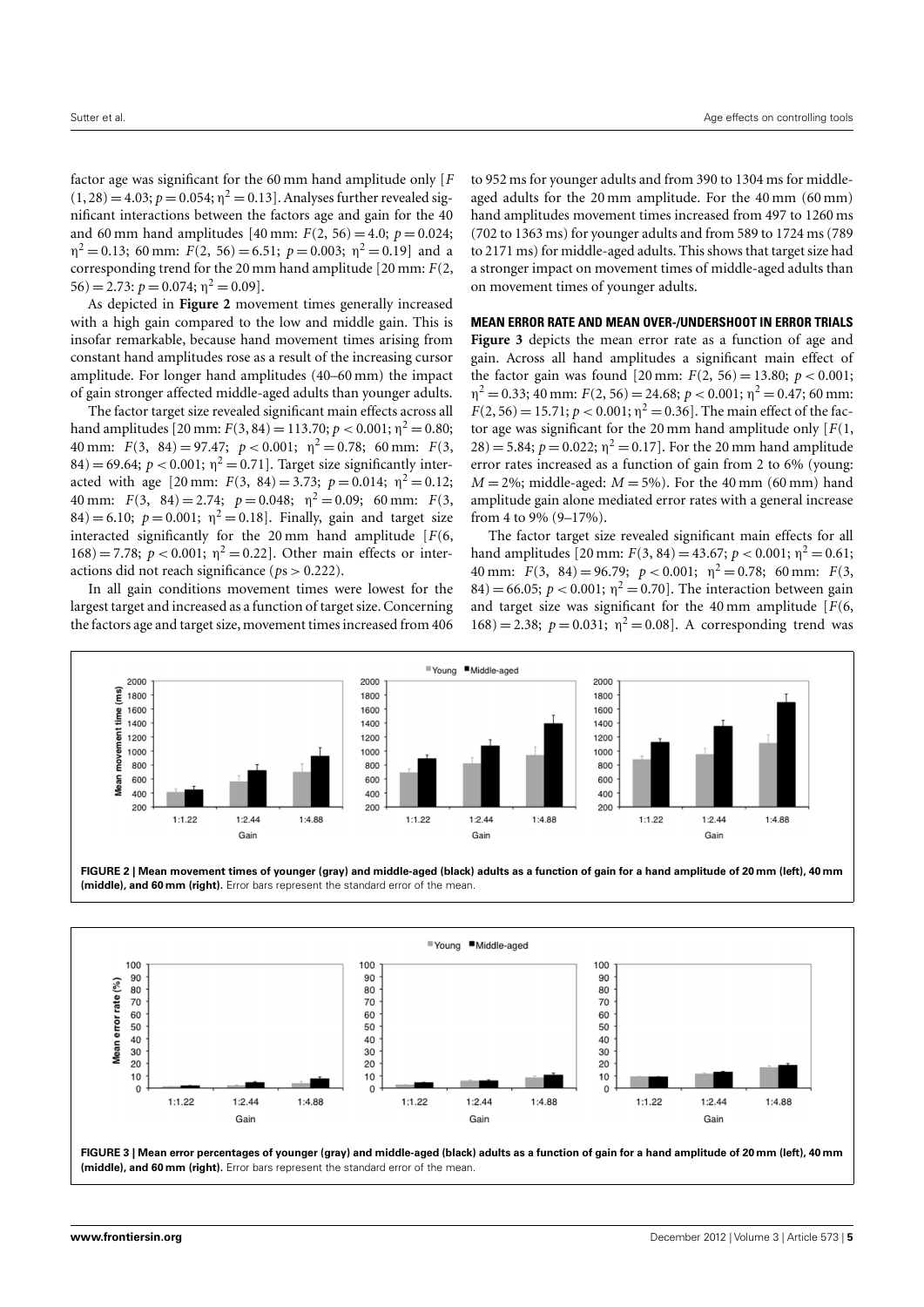found for the 20 mm amplitude  $[F(6, 168) = 1.92; p = 0.079;$  $\eta^2 = 0.06$ ]. For the 60 mm hand amplitude a significant interaction between the factors age and target size was observed [ $F(3, 84) = 2.86$ ;  $p = 0.041$ ;  $\eta^2 = 0.09$ ]. Other main effects or interactions were not significant (*p*s > 0.121).

Error rates increased stronger as a function of target size in the high gain condition than in the low gain condition. The pattern of results in error rates resembles that of movement times, so that data were not confounded by a speed-accuracy trade-off.

Error trials were further analyzed with regard to the mean over- /undershoots. The ANOVAs with the within-subject factors gain (low, middle, and high) and the between-subject factor age (young and middle-aged) showed significant main effects of the factor gain for all hand amplitudes  $[20 \text{ mm}: F(2, 56) = 29.89; p < 0.001;$  $\eta^2 = 0.52$ ; 40 mm:  $F(2, 56) = 17.19$ ;  $p < 0.001$ ;  $\eta^2 = 0.38$ ; 60 mm:  $F(2, 56) = 18.80; p < 0.001; \eta^2 = 0.40$ . All other effects or interactions did not reach significance (*p*s > 0.134).

For the 20 mm hand amplitude with low gain we observed a small overshoot  $(+1.54 \text{ mm})$ , for all other conditions participants undershot the target area by  $-2.52$  mm (min.) to  $-16.56$  mm (max.). Undershoots increased as a function of gain. That means, although actual hand amplitudes in error trials deviated from the pre-defined hand amplitude, the observed undershoots can not account for overestimations observed in hand amplitude judgments.

## **GENERAL DISCUSSION**

In this study we investigated the susceptibility of older adults to distal action effects. Younger and older participants performed a Fitts' task on a digitizer tablet without seeing their hand and the tablet directly. Visual feedback was presented on a display in that way, that cursor amplitude and visual target size varied while the predefined hand amplitude remained constant. In accordance with distal action effects being predominant in controlling tool actions (e.g., [Kunde et al.,](#page-7-6) [2007;](#page-7-6) [Sutter,](#page-7-7) [2007;](#page-7-7) [Massen and Prinz,](#page-7-8) [2008;](#page-7-8) [Müsseler et al.,](#page-7-9) [2008;](#page-7-9) [Sutter et al.,](#page-7-10) [2008,](#page-7-10) [2011;](#page-7-11) [Lukas et al.,](#page-7-12) [2010;](#page-7-12) [Janczyk et al.,](#page-7-13) [2012\)](#page-7-13) we proposed an increase in hand movement times as a function of cursor amplitude and visual target size [\(Fitts,](#page-6-1) [1954\)](#page-6-1). Since pre-defined hand amplitudes remained constant, any changes in distal action effects should be mirrored by variations in movement times if actions were predominantly distally controlled. And indeed, this is what we found. Hand movement times were strongly determined by cursor amplitude and target size. Both visual task characteristics accounted for most variance in movement times ( $\eta^2$  between 0.53 and 0.80). This strong impact of distal action effects on tool actions is a successful replication of a recent finding [\(Sutter et al.,](#page-7-11) [2011,](#page-7-11) exp. 2). And to further this, a similar and even stronger influence of visual task characteristics on movement times was found for middle-aged adults. This result was being hypothesized on the fact, that the elderly control manual actions to a larger amount visually than the younger (e.g., [Haaland](#page-6-6) [et al.,](#page-6-6) [1993;](#page-6-6) [Pratt et al.,](#page-7-19) [1994;](#page-7-19) [Seidler-Dobrin and Stelmach,](#page-7-21) [1998\)](#page-7-21). To rule out that any speed-accuracy trade-off may have mediated the age effect, we looked at error rates in detail: across age groups we found that error rates were strongly moderated by gain and visual target size. However, they followed the same pattern of results as found in movement times: both dependent variables rose

due to extensions in gain and to reductions in visual target size. Between age groups error rates only differed significantly for the 20 mm hand amplitude. In that case error rates were 3% higher for middle-aged adults than for younger adults (5 vs. 2%). But, at the same time middle-aged adults were also slower than younger adults. Thus, the often found strategic differences (cf. [Pachella,](#page-7-23) [1974;](#page-7-23)[Welford,](#page-7-24) [1976\)](#page-7-24) between younger adults – emphasizing speed and neglecting accuracy – and older adults – emphasizing accuracy and neglecting speed – could not account for the age differences found in this experiment. Thus, we can preclude speed-accuracy trade-off as confounding factor.

However, another possible confound may emanate from the methodology we used. The study was designed as a cross-sectional study. We controlled age groups for specific demographic factors, like gender and daily computer usage. The latter factor might be critical for the present experiment: we observed a trend for middleaged adults spending less time per day in front of a computer compared to younger adults. The relationship between computer mouse movements and cursor movements is basically similar to the transformation scaling gain used in the present experiment. So it could be that less computer usage led to a disadvantage for the middle-aged and that this accounted for the age differences found in the present experiment.

However, on the one hand, we asked participants about their daily computer usage, but not about their exposure to computers and computer input devices over their life span. This should be done in future studies, because it seems to be very likely, but we can only speculate about this point at the moment, that middle-aged adults spend more years (but less time per day) using a computer, and vice versa for younger adults. Consequently, the amount of life time exposure might even the amount of daily usage out. On the other hand, it is known that transformations scaling gain are very easy to learn and adaptation occurs very fast [\(Bedford,](#page-6-7) [1994;](#page-6-7) [Bock](#page-6-8) [and Burghoff,](#page-6-8) [1997;](#page-6-8) [Seidler et al.,](#page-7-25) [2001;](#page-7-25) [Rieger et al.,](#page-7-0) [2005;](#page-7-0) [Sutter](#page-7-10) [et al.,](#page-7-10) [2008\)](#page-7-10). Moreover, middle-aged and younger adults compara-bly improve performance by practice (e.g., [Armbrüster et al.,](#page-6-9) [2007\)](#page-6-9) and adapt to gain transformations (e.g., [Heuer and Hegele,](#page-6-10) [2007\)](#page-6-10). Thus, although we can not fully rule out a possible confound, previous studies give reason that the group differences found in our cross-sectional study relate to developmental changes. However, further light could be shed on this point by conducting a longitudinal study.

Our second hypothesis was concerned with the impact of distal action effects on the proprioceptive/tactile perception. There is evidence for actors being less aware of what they do with their hands when there is a discrepancy between proximal and distal action effects (e.g., [Fourneret and Jeannerod,](#page-6-3) [1998;](#page-6-3) [Knoblich](#page-7-16) [and Kircher,](#page-7-16) [2004;](#page-7-16) [Müsseler and Sutter,](#page-7-17) [2009;](#page-7-17) [Wang et al.,](#page-7-18) [2012\)](#page-7-18). In the experiment we asked participants to estimate the average amplitude of their hand movement after finishing 25 errorfree movements. In general, judgments were most precise when the low gain only slightly perturbed the relation between hand and cursor amplitude and it became increasingly imprecise with higher gain factors. That means, although the pre-determined hand amplitude remained constant, participants were not really aware of what they were doing with their hand. Moreover, middleaged participants stronger overvalued their hand amplitude than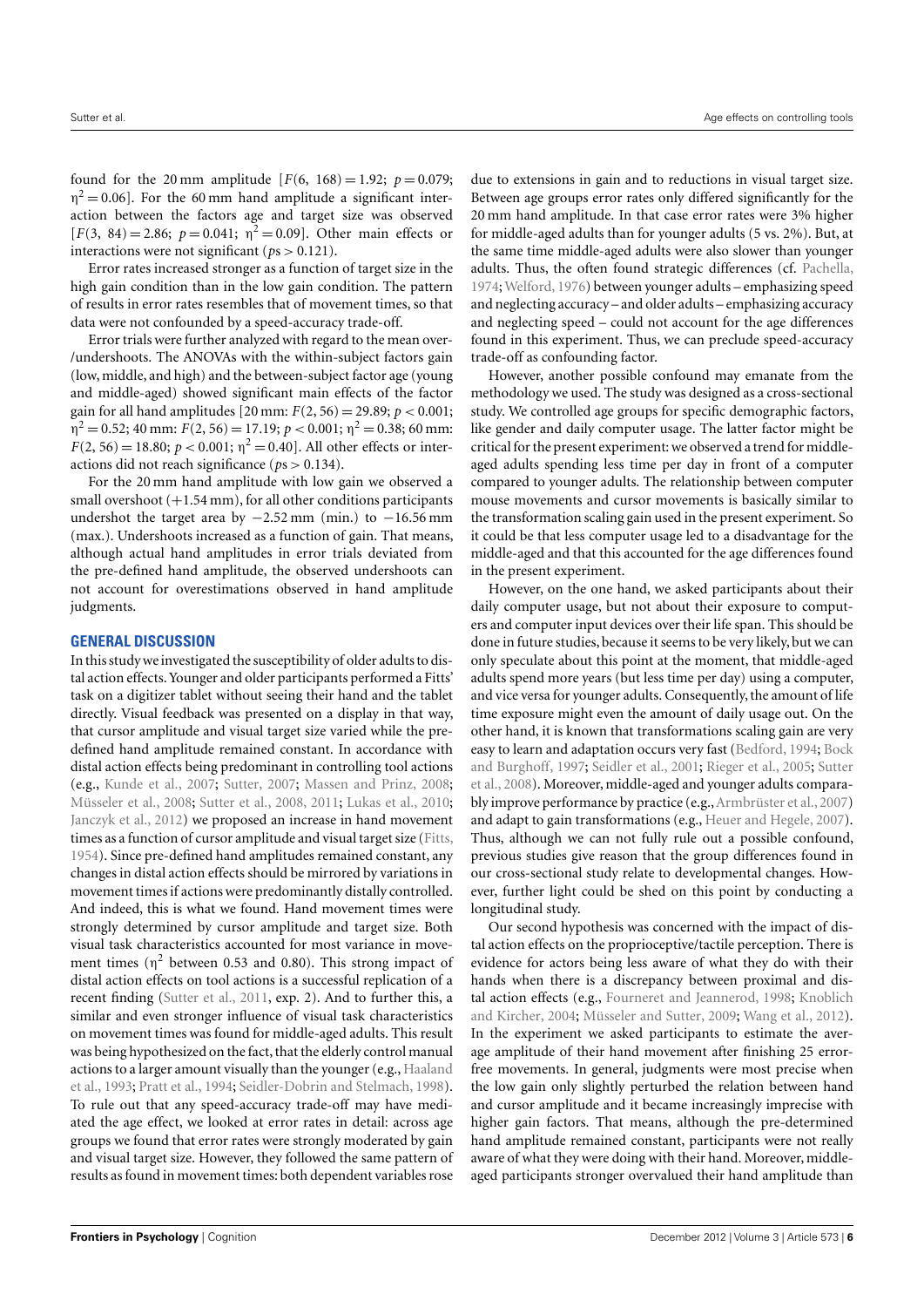younger participants. This was particularly the case for longer hand amplitudes.

A critical point is, that error rates increased with increasing gain and longer hand amplitudes, too. It could have been that participants systematically overshot the target area in error trials and that this biased their judgments. Fortunately, the data revealed a contrary pattern of results, and confirms distal action effects mediated the perceptual bias.

To shed further light on these findings age-related changes in sensory performance will be discussed in more detail. It is well known that proprioceptive acuity declines with age (e.g., [Cooke](#page-6-11) [et al.,](#page-6-11) [1989;](#page-6-11) [Darling et al.,](#page-6-12) [1989;](#page-6-12) [Adamo et al.,](#page-6-13) [2007;](#page-6-13) [Boisgontier](#page-6-14) [et al.,](#page-6-14) [2012\)](#page-6-14). For instance, [Adamo et al.](#page-6-13) [\(2007\)](#page-6-13) compared the proprioceptive acuity between younger and older participants in an elbow-position matching task. Having only proprioceptive information to match a former position increased matching errors for the older adults more intensely than for younger. Concerning the present study, judgment errors resembles this pattern of results. Although participants were instructed to monitor their hand movement carefully, judgments were quite inaccurate across all conditions. Judgment errors were more pronounced in middleaged adults than in younger adults, and inaccuracy more strongly increased in middle-aged adults when cursor amplitude increased. The same impact of visual feedback was also found in motor behavior. Thus, middle-aged adults obviously rely on visual feedback in perceiving and controlling actions. One could argue that the tendency of older adults to allocate more resources on controlling movements visually (see also [Haaland et al.,](#page-6-6) [1993\)](#page-6-6) might be a useful (compensation) mechanism against increasing neural noise in the motor system [\(Welford,](#page-7-26) [1984\)](#page-7-26). Quantitative models of multisensory integration [\(Ernst and Banks,](#page-6-15) [2002\)](#page-6-15) assume that information from all involved senses contribute to a percept in an optimized fashion, so that the reliability of the percept is maximized. Concerning motor actions, the proprioceptive information of limb movements, however, is highly variable (e.g., Cooke [et al.,](#page-6-11) [1989;](#page-6-11) [Darling et al.,](#page-6-12) [1989;](#page-6-12) [Fourneret and Jeannerod,](#page-6-3) [1998;](#page-6-3) [Knoblich and Kircher,](#page-7-16) [2004;](#page-7-16) [Adamo et al.,](#page-6-13) [2007;](#page-6-13) [Müsseler and](#page-7-17) [Sutter,](#page-7-17) [2009;](#page-7-17) [Boisgontier et al.,](#page-6-14) [2012;](#page-6-14) [Wang et al.,](#page-7-18) [2012\)](#page-7-18), and less reliable than the visual perception (e.g., [van Beers et al.,](#page-7-27) [1998\)](#page-7-27).

#### **REFERENCES**

- <span id="page-6-13"></span>Adamo, D. E., Martin, B. J., and Brown, S. H. (2007). Age-related differences in upper limb proprioceptive acuity. *Percept. Mot. Skills* 104, 1297–1309.
- <span id="page-6-5"></span>Armbrüster, C., Sutter, C., and Ziefle, M. (2004). "Target size and distance: important factors for designing user interfaces for middle-aged notebook users," in *Work with Computing Systems*, eds H. M. Khalid, M. G. Helander and A. W. Yeo (Kuala Lumpur: Damai Sciences), 454–459.
- <span id="page-6-9"></span>Armbrüster, C., Sutter, C., and Ziefle,M. (2007). Notebook input devices put to the age test: the usability of track point and touchpad for middle-aged adults. *Ergonomics* 50, 426–445.
- <span id="page-6-7"></span>Bedford, F. L. (1994). Of computer mice and men. *Cah. Psychol. Cognit.* 13,

#### 405–426.

- <span id="page-6-8"></span>Bock, O., and Burghoff, M. (1997). Visuo-motor adaptation: evidence for a distributed amplitude control system. *Behav. Brain Res.* 89, 267–273.
- <span id="page-6-14"></span>Boisgontier, M. P., Olivier, I., Chenu, O., and Nougier, V. (2012). Presbypropria: the effects of physiological ageing on proprioceptive control. *Age* 34, 1179–1194.
- <span id="page-6-11"></span>Cooke, J. D., Brown, S. H., and Cunningham, D. A. (1989). Kinematics of arm movements in elderly humans. *Neurobiol. Aging* 10, 159–165.
- <span id="page-6-12"></span>Darling,W. G., Cooke, J. D., and Brown, S. H. (1989). Control of simple arm movements in elderly humans. *Neurobiol. Aging* 10, 149–157.

Aging, however, increases the variance in the proprioceptive sense [\(Welford,](#page-7-26) [1984\)](#page-7-26). And consequently, it makes perfect sense that the visual information becomes even more important with increasing age. Further experiments are needed to substantiate this interpretation. One way to investigate the integration of visual and proprioceptive information is to add noise to either the visual or the haptic sense (e.g., [Serwe et al.,](#page-7-28) [2009;](#page-7-28) [Sutter and Ladwig,](#page-7-29) [2012\)](#page-7-29). For instance applying vibration to a moving hand adds noise to the afferent information of the proprioceptive sense. Consequently, actions that were controlled by their proximal action effects when vibration was not present shifted to be visually controlled when the vibration was in effect [\(Sutter and Ladwig,](#page-7-29) [2012\)](#page-7-29).

In conclusion, based on the cognitive account of action effect control [\(James,](#page-7-14) [1890;](#page-7-14) [Greenwald,](#page-6-2) [1970;](#page-6-2) [Hommel et al.,](#page-7-5) [2001\)](#page-7-5) our results demonstrated that distal action effects predominantly determined how actors perceive and interact with tools. Movement times varied as a function of gain while the pre-determined hand amplitude remained constant. This is insofar surprising, as it represents a highly demanding and resource-limiting behavior. If participants had been able to ignore the visual feedback completely, then the very same motor program (e.g., [Schmidt,](#page-7-30) [1988;](#page-7-30) [Elliott et al.,](#page-6-4) [2001\)](#page-6-4) would have fitted for all movements within a block. Whereas the younger participants (according to their judgments) seemed to have realized that they were performing the same movements all the time, movement times nevertheless increased due to the cursor amplitude. The influence of the visual feedback unfolded even more intensely in middle-aged adults. On the one hand age-related limits in cognitive processing capacities can be assumed, since increasing task difficulty extended the performance gap between younger and middle-aged adults. On the other hand and more likely, age-related changes in the proprioceptive acuity play the crucial role in this context. Thus, design and application of tools for the elderly should account for this.

#### **ACKNOWLEDGMENTS**

We thank Bernd Stich, Meike Windau, and Nora Zekorn for supporting this research. This research was funded by a grant from the German Science Foundation to Christine Sutter and Jochen Müsseler (DFG Su 494/4).

- <span id="page-6-4"></span>Elliott, D., Helsen, F., and Chua, R. (2001). A century later: Woodworth's (1899) Two-Component Model for goal-directed aiming. *Psychol. Bull.* 127, 342–357.
- <span id="page-6-15"></span>Ernst, M. O., and Banks, M. S. (2002). Humans integrate visual and haptic information in a statistically optimal fashion. *Nature* 415, 429–433.
- <span id="page-6-1"></span>Fitts, P. M. (1954). The information capacity of the human motor system in controlling the amplitude of movement. *J. Exp. Psychol.* 47, 381–391.
- <span id="page-6-3"></span>Fourneret, P., and Jeannerod, M. (1998). Limited conscious monitoring of motor performance in normal subjects. *Neuropsychologia* 36, 1133–1140.
- <span id="page-6-2"></span>Greenwald, A. G. (1970). Sensory feedback mechanisms in performance control: with special reference to the ideo-motor mechanism. *Psychol. Rev.* 77, 73–99.
- <span id="page-6-6"></span>Haaland, K. Y., Harrington, D. L., and Grice, J. W. (1993). Effects of aging on planning and implementing arm movements. *Psychol. Aging* 8, 617–632.
- <span id="page-6-10"></span>Heuer, H., and Hegele, M. (2007). Learning visuo-motor gains at early and late working age. *Ergonomics* 50, 979–1003.
- <span id="page-6-0"></span>Heuer, H., and Hegele, M. (2009). Adjustment to a complex visuomotor transformation at early and late working age. *Ergonomics* 52, 1039–1054.